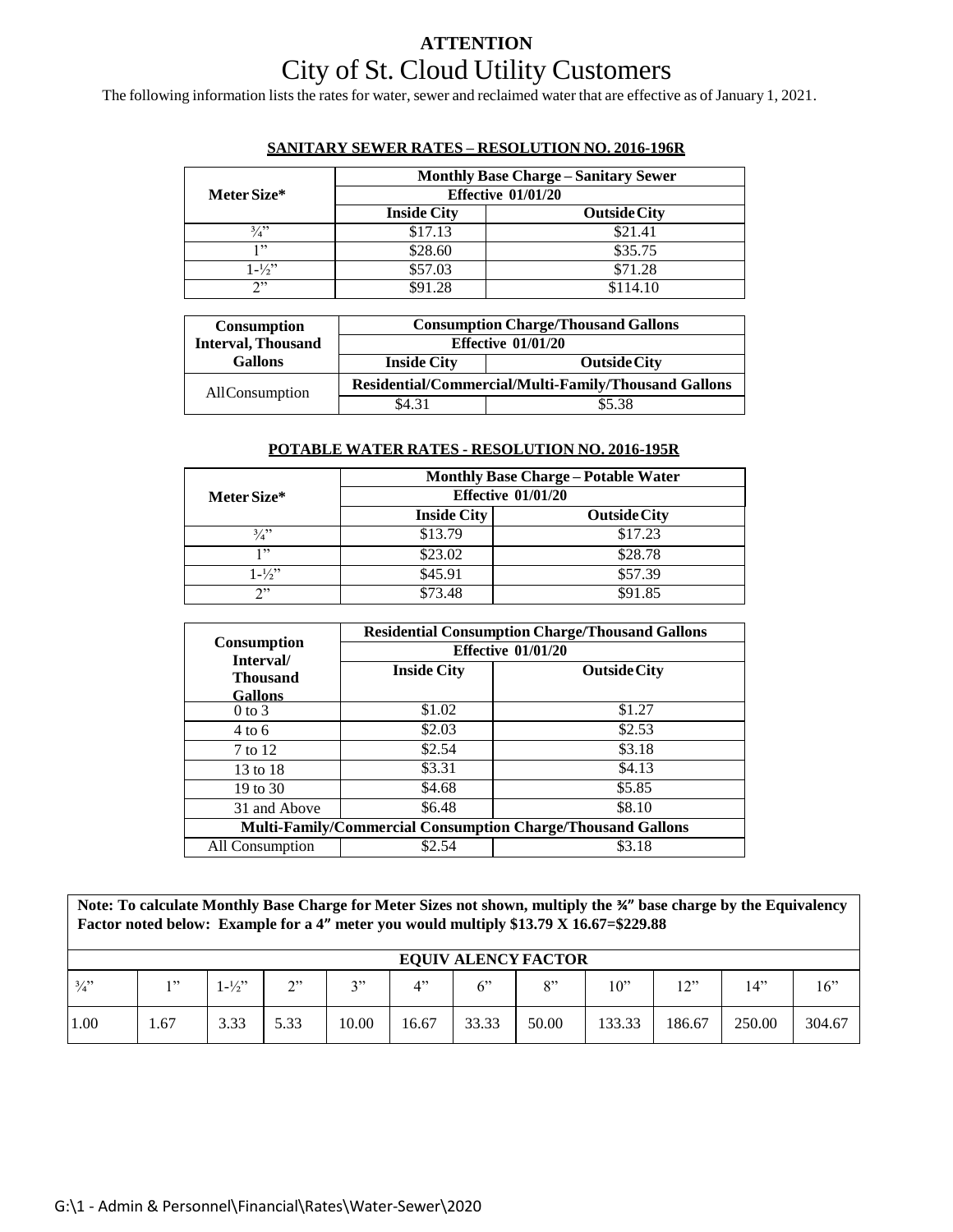## **POTABLE WATER SECOND METER IRRIGATION RATES – RESOLUTION NO. 2016-195R**

|                   | <b>Monthly Base Charge – Potable Water-Irrigation</b> |                     |  |  |  |  |  |
|-------------------|-------------------------------------------------------|---------------------|--|--|--|--|--|
| Meter Size*       | Effective $01/01/20$                                  |                     |  |  |  |  |  |
|                   | <b>Inside City</b>                                    | <b>Outside City</b> |  |  |  |  |  |
| 3/2               | \$9.19                                                | \$11.48             |  |  |  |  |  |
| י י               | \$15.34                                               | \$19.18             |  |  |  |  |  |
| $1 - \frac{1}{2}$ | \$30.59                                               | \$38.24             |  |  |  |  |  |
| າ"                | \$48.97                                               | \$61.21             |  |  |  |  |  |

|                                       | <b>Consumption Charge/Thousand Gallons</b><br><b>Effective 01/01/20</b> |                     |  |  |  |  |
|---------------------------------------|-------------------------------------------------------------------------|---------------------|--|--|--|--|
| <b>Consumption</b><br><b>Interval</b> |                                                                         |                     |  |  |  |  |
|                                       | <b>Inside City</b>                                                      | <b>Outside City</b> |  |  |  |  |
| Tier 1                                | \$2.54                                                                  | \$3.18              |  |  |  |  |
| Tier 2                                | \$3.31                                                                  | \$4.13              |  |  |  |  |
| Tier 3                                | \$4.63                                                                  | \$5.79              |  |  |  |  |
| Tier <sub>4</sub>                     | \$6.48                                                                  | \$8.10              |  |  |  |  |
| Tier 5                                | \$7.77                                                                  | \$9.71              |  |  |  |  |
| Tier <sub>6</sub>                     | \$9.72                                                                  | \$12.15             |  |  |  |  |

## **POTABLE AS RECLAIM WATER RATES – RESOLUTION NO. 2016-195R**

|                   | <b>Monthly Base Charge – Potable Water Irrigation</b><br>Effective 01/01/20 |                     |  |  |  |  |
|-------------------|-----------------------------------------------------------------------------|---------------------|--|--|--|--|
| Meter Size*       |                                                                             |                     |  |  |  |  |
|                   | <b>Inside City</b>                                                          | <b>Outside City</b> |  |  |  |  |
| 3/2               | \$9.19                                                                      | \$11.48             |  |  |  |  |
| 1"                | \$15.34                                                                     | \$19.18             |  |  |  |  |
| $1 - \frac{1}{2}$ | \$30.59                                                                     | \$38.24             |  |  |  |  |
| $\mathcal{D}$     | \$48.97                                                                     | \$61.21             |  |  |  |  |

|                                       | <b>Consumption Charge/Thousand Gallons</b><br><b>Effective 01/01/20</b> |                     |  |  |  |  |
|---------------------------------------|-------------------------------------------------------------------------|---------------------|--|--|--|--|
| <b>Consumption</b><br><b>Interval</b> |                                                                         |                     |  |  |  |  |
|                                       | <b>Inside City</b>                                                      | <b>Outside City</b> |  |  |  |  |
| Tier 1                                | \$2.54                                                                  | \$3.18              |  |  |  |  |
| Tier 2                                | \$3.31                                                                  | \$4.13              |  |  |  |  |
| Tier <sub>3</sub>                     | \$4.63                                                                  | \$5.79              |  |  |  |  |
| Tier <sub>4</sub>                     | \$6.48                                                                  | \$8.10              |  |  |  |  |
| Tier 5                                | \$7.77                                                                  | \$9.71              |  |  |  |  |
| Tier <sub>6</sub>                     | \$9.72                                                                  | \$12.15             |  |  |  |  |

## **RECLAIMED WATER RATES - RESOLUTION NO. 2016-196R**

|                   | <b>Monthly Base Charge – Reclaim Water</b><br>Effective $01/01/20$ |                     |  |  |  |  |
|-------------------|--------------------------------------------------------------------|---------------------|--|--|--|--|
| Meter Size*       |                                                                    |                     |  |  |  |  |
|                   | <b>Inside City</b>                                                 | <b>Outside City</b> |  |  |  |  |
| 3/4"              | \$5.01                                                             | \$6.27              |  |  |  |  |
| 1, 99             | \$8.37                                                             | \$10.46             |  |  |  |  |
| $1 - \frac{1}{2}$ | \$16.70                                                            | \$20.87             |  |  |  |  |
| $\mathcal{D}$     | \$26.72                                                            | \$33.40             |  |  |  |  |

|                                       | <b>Consumption Charge/Thousand Gallons</b><br><b>Effective 01/01/20</b> |                     |  |  |  |  |
|---------------------------------------|-------------------------------------------------------------------------|---------------------|--|--|--|--|
| <b>Consumption</b><br><b>Interval</b> |                                                                         |                     |  |  |  |  |
|                                       | <b>Inside City</b>                                                      | <b>Outside City</b> |  |  |  |  |
| Tier 1                                | \$0.63                                                                  | \$0.79              |  |  |  |  |
| Tier 2                                | \$0.78                                                                  | \$0.97              |  |  |  |  |
| Tier 3                                | \$1.19                                                                  | \$1.48              |  |  |  |  |
| Tier <sub>4</sub>                     | \$1.62                                                                  | \$2.02              |  |  |  |  |
| Tier 5                                | \$2.16                                                                  | \$2.70              |  |  |  |  |
| Tier <sub>6</sub>                     | \$2.71                                                                  | \$3.39              |  |  |  |  |